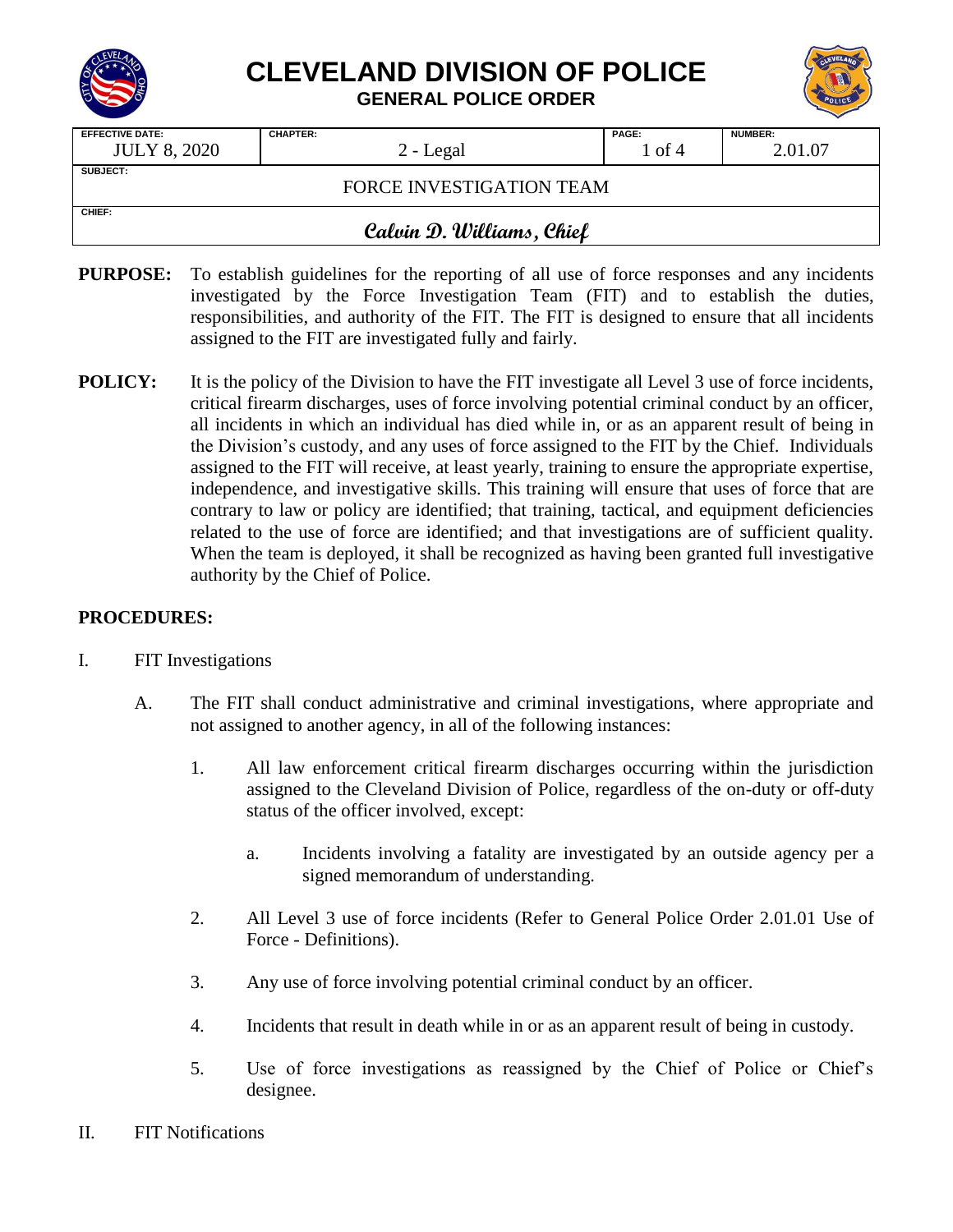| <b>PAGE:</b>         | <b>SUBJECT:</b>                                                  | <b>NUMBER:</b>                  |
|----------------------|------------------------------------------------------------------|---------------------------------|
| $\mathbf{r}$<br>of 4 | <b>ATION TEAM</b><br><b>INVESTIGA</b><br>וענ<br>۰ь<br>∼<br>1 J J | $\Omega$ <sup>1</sup><br>2.VI.V |

- A. Supervisors notified of a Level 3 use of force, critical firearm discharges, including by outside agencies, are required to immediately notify the Communications Control Section (CCS) of the nature, location and time of the incident and request they notify the Commander of the Bureau of Special Investigations (BSI).
- B. CCS shall immediately notify the Commander of BSI or the on-call designee and provide all available information.
- C. The Commander of BSI will provide instructions to a CCS supervisor to initiate a FIT callup as required. The Internal Affairs Superintendent is ultimately responsible for determining if an incident requires a FIT investigation.
- III. FIT Investigation Responsibilities
	- A. The first non-involved supervisor shall:
		- 1. Respond to scene and ensure it is secured, separate the involved and witnessing officers, and direct them not to speak to each other about the incident (Refer to GPO 5.10.01 Crime Scene Preservation and Processing and GPO 5.10.02 Crime Scene Entry Log).
		- 2. Obtain a public safety statement (refer to attachment), which involved officers shall provide, that shall include any information that is necessary for providing public safety, obtaining medical care for injured persons, and securing and identification of evidence in furtherance of criminal investigations involving the subject against whom force was used.
		- 3. Not permit involved officers to review video or audio of the incident including any wearable camera system (WCS), any data in the possession of the CCS, or any mobile data terminal (MDT) prior to their initial FIT interview without the approval of the FIT OIC.
		- 4. Assist the FIT OIC as directed.
	- B. Under the direction of the FIT OIC, the FIT shall perform its assigned functions, including:
		- 1. Upon arrival assume control of the scene, the use of force investigation, and the Crime Scene Entry Log noting in the log any personnel not already listed.
		- 2. Arrange for a response by selected Crime Scene and Record Unit detectives to photograph and process the scene
		- 3. Examine the subject for injury and interview the subject for complaints of pain. Ensure that the subject receives medical attention from an appropriate medical provider. Advise the subject that the interview pertains only to the use of force, not any underlying alleged crime, and that the subject need not answer questions.
		- 4. Collect all evidence consistent with homicide investigation protocols related to the use of force incident to include conducting round counts, accounting for all shots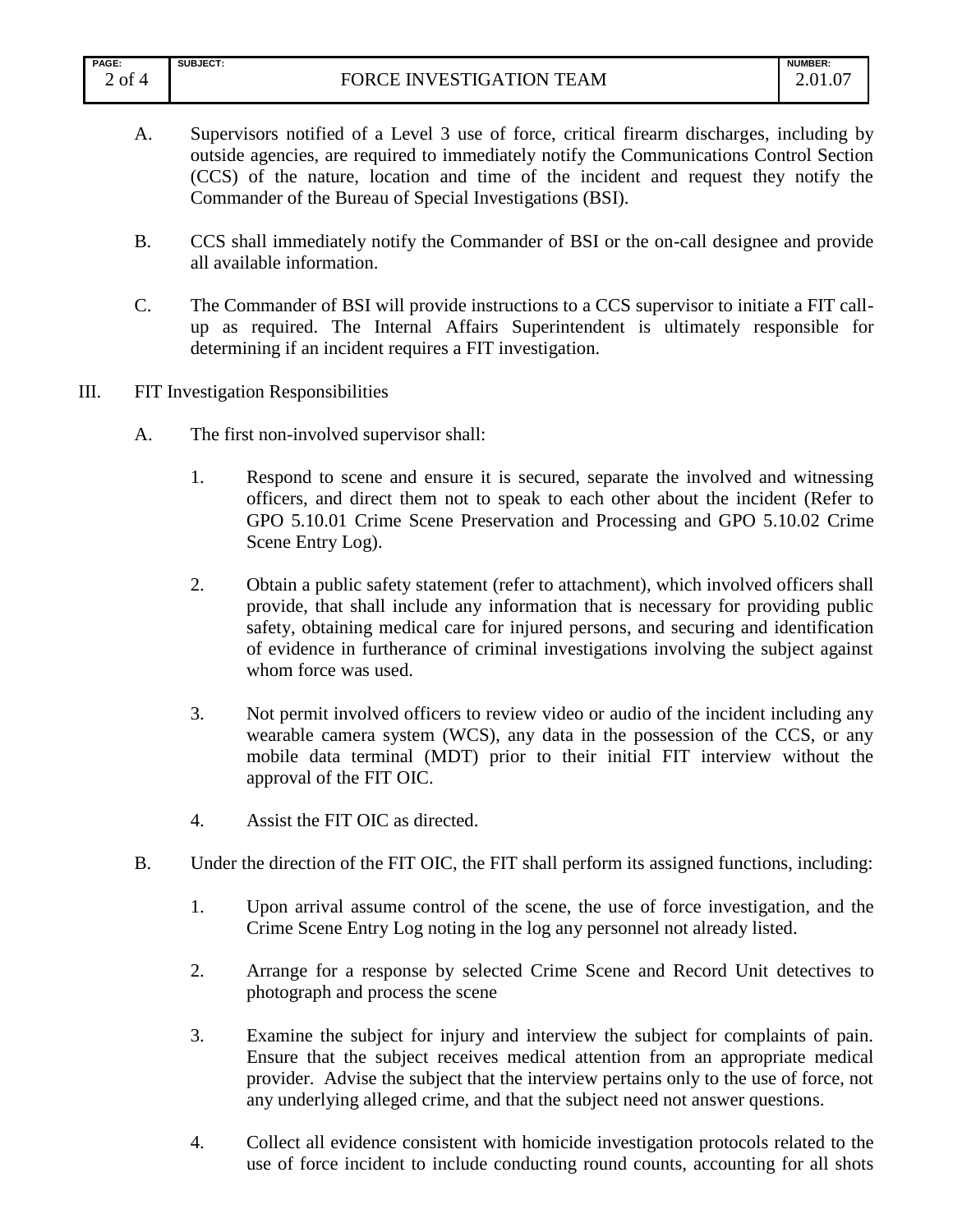fired, audio and video recordings, photographs, and other documentation of injuries or the absence of injuries.

- 5. Ensure that a canvass for all civilian witnesses is conducted and interview all civilian witnesses.
- 6. Ensure that all civilian witness interviews are recorded, with preference towards video recording of interviews of significant witnesses or encourage civilian witnesses to provide and sign written statements, in their own words, where circumstances do not support conducting a recorded interview.
- 7. Ensure information is taken from civilian witnesses who have pertinent information, even if they refuse to be recorded or refuse to complete or sign a formal statement.
- 8. Request voluntary statements from involved officers as soon as and to the extent possible. Unless there are exceptional circumstances, the FIT investigators (administrative) will conduct the preliminary interview with involved officers before the end of the involved officer's tour of duty and complete the initial use of force tracking software entry.
- 9. The FIT shall secure all involved weapons and download involved officer's CEW data if deployed. In addition, the FIT investigators will direct the involved officers to transfer custody of their body armor, uniform, extra ammunition, leather gear, equipment, or other items as needed.
	- a. If a firearm is seized from an involved officer, a replacement firearm will be provided to the officer.
- 10. Ensure all officers who witness or are otherwise involved in the incident are interviewed before the end of their tour of duty consistent with applicable law.
	- a. To the extent possible, officers will be separated until interviewed.
	- b. Witnessing officers will be ordered not to discuss the incident with any other officers.
	- c. Group interviews are prohibited.
- 11. Ensure officers or other witnesses are not asked leading questions that suggest legal justifications for the officers conduct when such questions are contrary to appropriate law enforcement techniques.
- 12. Record all interviews with a preference towards video recording whenever possible.
- 13. Arrange for WCS video downloads, locking, and return.